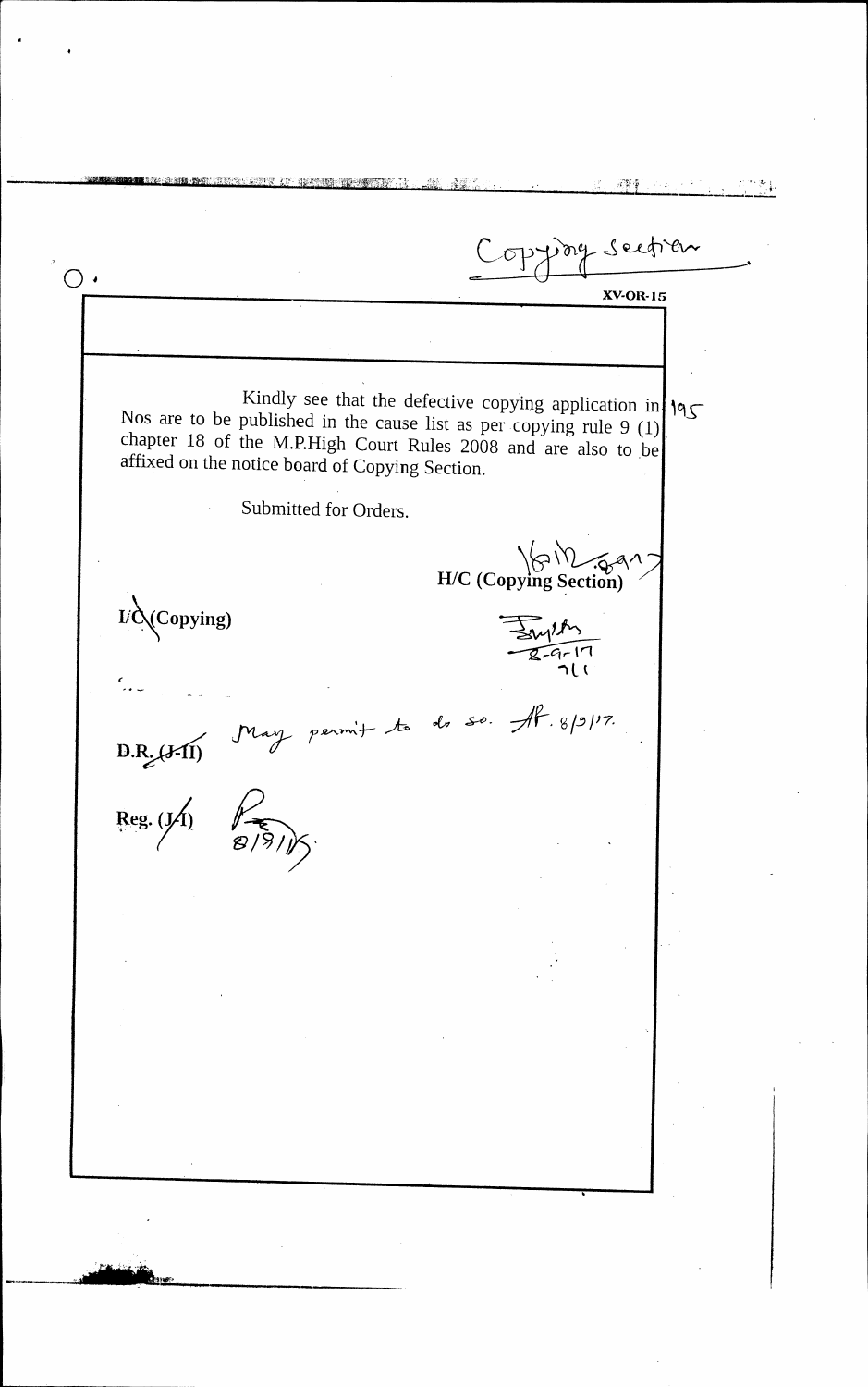| A START AND CONTACT UTCHART REPORT FOR THE RESIDENCE OF A START AND CONTACT AND LODGED AND COLLECTED AND LODGED |  |
|-----------------------------------------------------------------------------------------------------------------|--|
|                                                                                                                 |  |

|                | Default Applications Between Date 01-07-2017 And 07-09-2017 |                                      |                        |                  |                         |                 |                                           |  |  |  |  |  |
|----------------|-------------------------------------------------------------|--------------------------------------|------------------------|------------------|-------------------------|-----------------|-------------------------------------------|--|--|--|--|--|
| S.N.           | Application<br>No.                                          | Applicant                            | Case Detail            | Received<br>Date | Moblie No.              | Default<br>Date | Default Reason                            |  |  |  |  |  |
| $\mathbf{1}$   | 86645 / 2016                                                | A.PANDEY                             | WP / 18999 / 2014      | 11-11-2016       | 8109102126              | $26 - 07 - 17$  | ORDER DATE NOT<br>TELLY                   |  |  |  |  |  |
| 2              | 87030 / 2016                                                | <b>JITENDRA</b><br><b>TIWARI</b>     | MA/411/2011            | 15-11-2016       | 9424033053              | 17-08-17        | ORDER DATE NOT<br><b>TELLY</b>            |  |  |  |  |  |
| 3              | 10221/2017                                                  | <b>VIVEK</b><br><b>SHRIVASTAVA</b>   | CRA / 1587 / 1996      | 03-02-2017       | 7693051950              | 05-08-17        | N0T AVILITY                               |  |  |  |  |  |
| 4              | 13350 / 2017                                                | <b>D.PATEL</b>                       | MA / 1646 / 2016       | 14-02-2017       | 9713715017              | $01-09-17$      | ORDER DATE NOT<br>TELLY                   |  |  |  |  |  |
| 5              | 20501/2017                                                  | <b>ABHISHEK</b><br><b>KEHSARWANI</b> | WP / 3158 / 2013       | 08-03-2017       |                         | $26 - 07 - 17$  | ORDER DATE NOT<br><b>TELLY</b>            |  |  |  |  |  |
| 6              | 23869 / 2017                                                | <b>ROCKY</b>                         | FA / 776 / 2005        | 21-03-2017       | 9302782223              | $04 - 08 - 17$  | DACUMENT NOT IN<br>THE CASE               |  |  |  |  |  |
| $\overline{7}$ | 24297 / 2017                                                | <b>RAKESH</b><br><b>KUSHWAHA</b>     | WP / 10850 / 2013      | 22-03-2017       | 8359835519              | $26 - 07 - 17$  | ORDER DATE NOT<br>TELLY                   |  |  |  |  |  |
| 8              | 25095/2017                                                  | L.TIWARI                             | WP / 3158 / 2013       | 25-03-2017       | 8349700977              | $26 - 07 - 17$  | ORDER DATE NOT<br><b>TELLY</b>            |  |  |  |  |  |
| 9              | 27861/2017                                                  | J.P.DHIMOLE                          | WP / 14052 / 2016      | 07-04-2017       | 9826141295              | 29-08-17        | APPLY BEFOUR ORDER                        |  |  |  |  |  |
| 10             | 33726 / 2017                                                | <b>GULAB SOHANE</b>                  | MA / 1646 / 2016       | 27-04-2017       | 9425864162              | $01-09-17$      | ORDER DATE NOT<br><b>TELLY</b>            |  |  |  |  |  |
| 11             | 33729 / 2017                                                | <b>GULAB SOHANE</b>                  | MA / 1647 / 2016       | 27-04-2017       | 9425864162              | $01-09-17$      | ORDER DATE NOT<br>TELLY                   |  |  |  |  |  |
| 12             | 38086 / 2017                                                | <b>RAKESH SAHU</b>                   | MCRC / 1310 /<br>2016  | 15-05-2017       | 9425484472              | $22 - 08 - 17$  | $FA 80 -$                                 |  |  |  |  |  |
| 13             | 42517/2017                                                  | A.R.AWADHIYA                         | FA / 820 / 2009        | 12-06-2017       | 9302534538              | $10 - 07 - 17$  | $F A 430/-$                               |  |  |  |  |  |
| 14             | 42872/2017                                                  | <b>SUDAMA GOUR</b>                   | SA / 289 / 2005        | 14-06-2017       |                         | $01 - 08 - 17$  | F A 500/-                                 |  |  |  |  |  |
| 15             | 43763 / 2017                                                | <b>ASHISH PILLEY</b>                 | MCRC/21110/<br>2016    | 21-06-2017       | 9479755733              | 28-07-17        | ORDER DATE NOT<br><b>TELLY</b>            |  |  |  |  |  |
| 16             | 44312/2017                                                  | <b>RAJESH K TIWARI</b>               | WP / 3092 / 2017       | 22-06-2017       |                         | $01-07-17$      | FA 200/-                                  |  |  |  |  |  |
| 17             | 44503 / 2017                                                | K.K. PANDEY                          | WP / 7405 / 2013       | 23-06-2017       | 9617762773              | $26 - 07 - 17$  | CASE TRANSFAR TO<br><b>GREEN TRIBUNAL</b> |  |  |  |  |  |
| $\frac{18}{1}$ | 44562 / 2017                                                | <b>NARENDRA</b><br>KUMAR PANDEY      | SA / 467 / 2014        |                  | 23-06-2017   9424651580 | 14-07-17        | SIGNATURE NCT<br><b>MATCHING</b>          |  |  |  |  |  |
| 19             | 45506 / 2017                                                | <b>SAPAN USRETHE</b>                 | CRA / 1983 / 2010      | 28-06-2017       | 9039184755              | 05-08-17        | POWER NOT TELLY                           |  |  |  |  |  |
| 20             | 46871/2017                                                  | <b>BHARAT PATEL</b>                  | SA / 337 / 2005        | 03-07-2017       | 7247649060              | $22 - 07 - 17$  | DACUMENT NOT IN<br>THE CASE               |  |  |  |  |  |
| 21             | 47380 / 2017                                                | S.P.PANDEY                           | CRA / 1232 / 2014      | 04-07-2017       | 9179819529              | $17-07-17$      | DACUMENT NOT IN<br>THE CASE               |  |  |  |  |  |
| 22             | 47438 / 2017                                                | S.B. SAHU                            | WP / 9156 / 2017       | 05-07-2017       |                         | $21 - 07 - 17$  | APPLY BEFOUR ORDER                        |  |  |  |  |  |
| 23             | 47550 / 2017                                                | <b>SHASHANK</b><br><b>VERMA</b>      | WP / 1955 / 2017       | 05-07-2017       | 9575180820              | $19-07-17$      | ORDER DATE NOT<br>TELLY                   |  |  |  |  |  |
| 24             | 47709 / 2017                                                | <b>RANJEET</b>                       | WP / 5510 / 2017       | 05-07-2017       | 9893235086              | $24 - 07 - 17$  | APPLY BEFOUR ORDER                        |  |  |  |  |  |
| 25             | 47794 / 2017                                                | RANJEET SINGH                        | MCRC / 10161 /<br>2017 | 05-07-2017       | 8120659720              | $17-07-17$      | ORDER DATE NOT<br>TELLY                   |  |  |  |  |  |

1 of 8 9/7/2017 6:15 PM

 $\hat{\mathcal{A}}$ 

 $\omega_{\mathbf{z}}$ 

 $\pmb{\cdot}$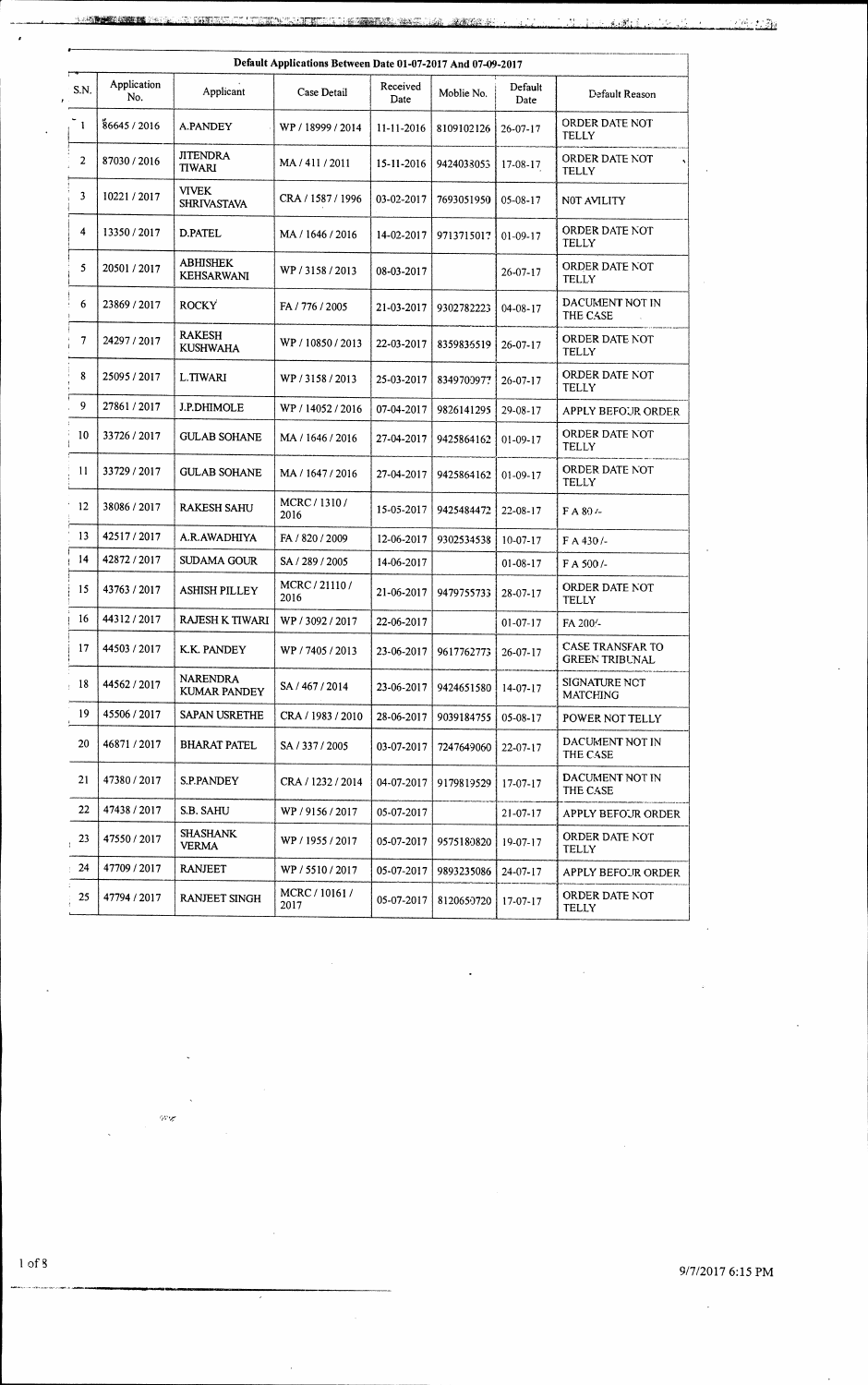| <u>rester to a construction of the construction of the state of the construction of the construction of the construction of the construction of the construction of the construction of the construction of the construction of </u> |  |  |
|--------------------------------------------------------------------------------------------------------------------------------------------------------------------------------------------------------------------------------------|--|--|
|                                                                                                                                                                                                                                      |  |  |

|      | Default Applications Between Date 01-07-2017 And 07-09-2017 |                                      |                      |                          |                        |                 |                                     |  |  |  |  |  |  |
|------|-------------------------------------------------------------|--------------------------------------|----------------------|--------------------------|------------------------|-----------------|-------------------------------------|--|--|--|--|--|--|
| S.N. | Application<br>No.                                          | . Applicant                          | Case Detail          | Received<br>Date         | Moblie No.             | Default<br>Date | Default Reason                      |  |  |  |  |  |  |
| 26   | 47951 / 2017                                                | <b>UMESH KUMAR</b><br><b>RAIKWAR</b> | CRA / 1201 / 2011    | 06-07-2017               | 8602725788             | 17-07-17        | POWER NOT TELLY                     |  |  |  |  |  |  |
| 27   | 48129 / 2017                                                | O.P. SUCHARI                         | SA / 217 / 2012      | 06-07-2017<br>9827393517 |                        | $25 - 07 - 17$  | L C RECORD NOT IN<br>THE CASE       |  |  |  |  |  |  |
| 28   | 48188 / 2017                                                | SRINAGAR BAI                         | MCC / 2200 / 2016    | 06-07-2017               | 88786894658            | $21 - 07 - 17$  | SIGNITUR NOT TELLY                  |  |  |  |  |  |  |
| 29   | 48315/2017                                                  | <b>SYED</b><br>ZAHIRUDDIN            | FA / 675 / 2008      | 07-07-2017               | 9425384307             | $23 - 08 - 17$  | APPLY BEFOUR<br><b>ORDER</b>        |  |  |  |  |  |  |
| 30   | 48405 / 2017                                                | RANJEET                              | CR: 77/2016          | 07-07-2017               | 9893235086             | $30 - 08 - 17$  | ORDER DATE NOT<br><b>TELLY</b>      |  |  |  |  |  |  |
| 31   | 48571 / 2017                                                | ANIL SHUKLA                          | WP / 2003 / 2014     | 07-07-2017               | 9981471041             | $13 - 07 - 17$  | PARTY NAME NOT<br>TELLY             |  |  |  |  |  |  |
| 32   | 48759 / 2017                                                | <b>ANURAG</b><br><b>SHIVHARE</b>     | FA / 490 / 1998      | 10-07-2017               | 9425859859             | $25-07-17$      | <b>NOT AVILITY</b>                  |  |  |  |  |  |  |
| 33   | 48799 / 2017                                                | <b>RAJNEESH</b>                      | CR / 354 / 2016      | 10-07-2017               | 9424609206             | $19-07-17$      | ORDER DATE NOT<br>TELLY             |  |  |  |  |  |  |
| 34   | 49722 / 2017                                                | <b>ASHISH DUBEY</b>                  | CRA / 105 / 2017     | 12-07-2017               | 9630528498             | $17-07-17$      | F A 200/-                           |  |  |  |  |  |  |
| 35   | 50155/2017                                                  | PREMLATA<br><b>LOKHANDE</b>          | CRA / 1794 / 2014    | 13-07-2017               | 9425820777<br>29-07-17 |                 | F A 500/-                           |  |  |  |  |  |  |
| 36   | 50367/2017                                                  | KAMLESH.                             | WP / 18422 / 2016    | 14-07-2017               | 9755167503             | 24-07-17        | PARTY NAME NOT<br><b>TELLY</b>      |  |  |  |  |  |  |
| 37   | 50525 / 2017                                                | <b>RAJA</b>                          | MA / 975 / 2015      | 14-07-2017               | 7509379005             | $25-07-17$      | PARTY NAME NOT<br><b>TELLY</b>      |  |  |  |  |  |  |
| 38   | 50694 / 2017                                                | <b>U.S.RAWAT</b>                     | WP: 4644/2001        | 14-07-2017               | 9301055347             | $01-09-17$      | DACUMENT NOT IN<br>THE CASE         |  |  |  |  |  |  |
| 39   | 50943 / 2017                                                | <b>S.K JAIN</b>                      | SA / 262 / 1977      | 17-07-2017               |                        | $01 - 08 - 17$  | PARTY NAME NOT<br>TELLY             |  |  |  |  |  |  |
| 40   | 51069 / 2017                                                | yashpal                              | SA / 451 / 2008      | 17-07-2017               | 8871803406             | $19-07-17$      | POWER NOT TELLY                     |  |  |  |  |  |  |
| 41   | 51114/2017                                                  | AJEET SINGH                          | WP / 7065 / 2016     | 17-07-2017               | 8819888999             | $18-07-17$      | PARTY NAME NOT<br><b>TELLY</b>      |  |  |  |  |  |  |
| 42   | 51193/2017                                                  | R.S. SAHU                            | MCRC / 909 /<br>2016 | 17-07-2017               | 9424677618             | 17-08-17        | <b>NOT AVILITY</b>                  |  |  |  |  |  |  |
| 43   | 51226/2017                                                  | PANKAJ KU.<br><b>DUBEY</b>           | WP / 20592 / 2016    | 17-07-2017               |                        | 05-08-17        | <b>APPLY BEFOUR</b><br><b>ORDER</b> |  |  |  |  |  |  |
| 44   | 51291 / 2017                                                | <b>PUSHPA</b><br><b>CHOUKSEY</b>     | CRA / 2240 / 2017    | $18-07-2017$             |                        | $21 - 07 - 17$  | PARTY NAME NOT<br>TELLY             |  |  |  |  |  |  |
| 45   | 51712/2017                                                  | VIKASH TIWARI                        | CRR / 1278 / 2000    | 18-07-2017               | 8889588044             | 05-08-17        | A FILE ELIMINATION                  |  |  |  |  |  |  |
| 46   | 51834 / 2017                                                | AJAY DWIVEDI                         | CRA / 250 / 2014     | 19-07-2017               | 54258837739            | 24-07-17        | F A 240/-                           |  |  |  |  |  |  |
| 47   | 51969 / 2017                                                | C.P. SINGH                           | CRA / 2194 / 2017    | 19-07-2017               | 9425862552             | 29-07-17        | ORDER DATE NOT<br>TELLY             |  |  |  |  |  |  |
| 48   | 52041/2017                                                  | RAJNEESH JAIN                        | FA / 654 / 2005      | 19-07-2017               | 9425158085             | $01-08-17$      | FA 100/-                            |  |  |  |  |  |  |
| 49   | 52170/2017                                                  | RAJESH KHARE                         | RP/489/2017          | 19-07-2017               |                        | 04-09-17        | POWER NOT TELLY                     |  |  |  |  |  |  |
| 50   | 52176 / 2017                                                | <b>VIVEK SHUKLA</b>                  | MA / 1804 / 2017     | 19-07-2017               | 9229966553             | 21-07-17        | ORDER DATE NOT<br>TELLY             |  |  |  |  |  |  |

 $\cdot$ 

 $\ddot{\phantom{a}}$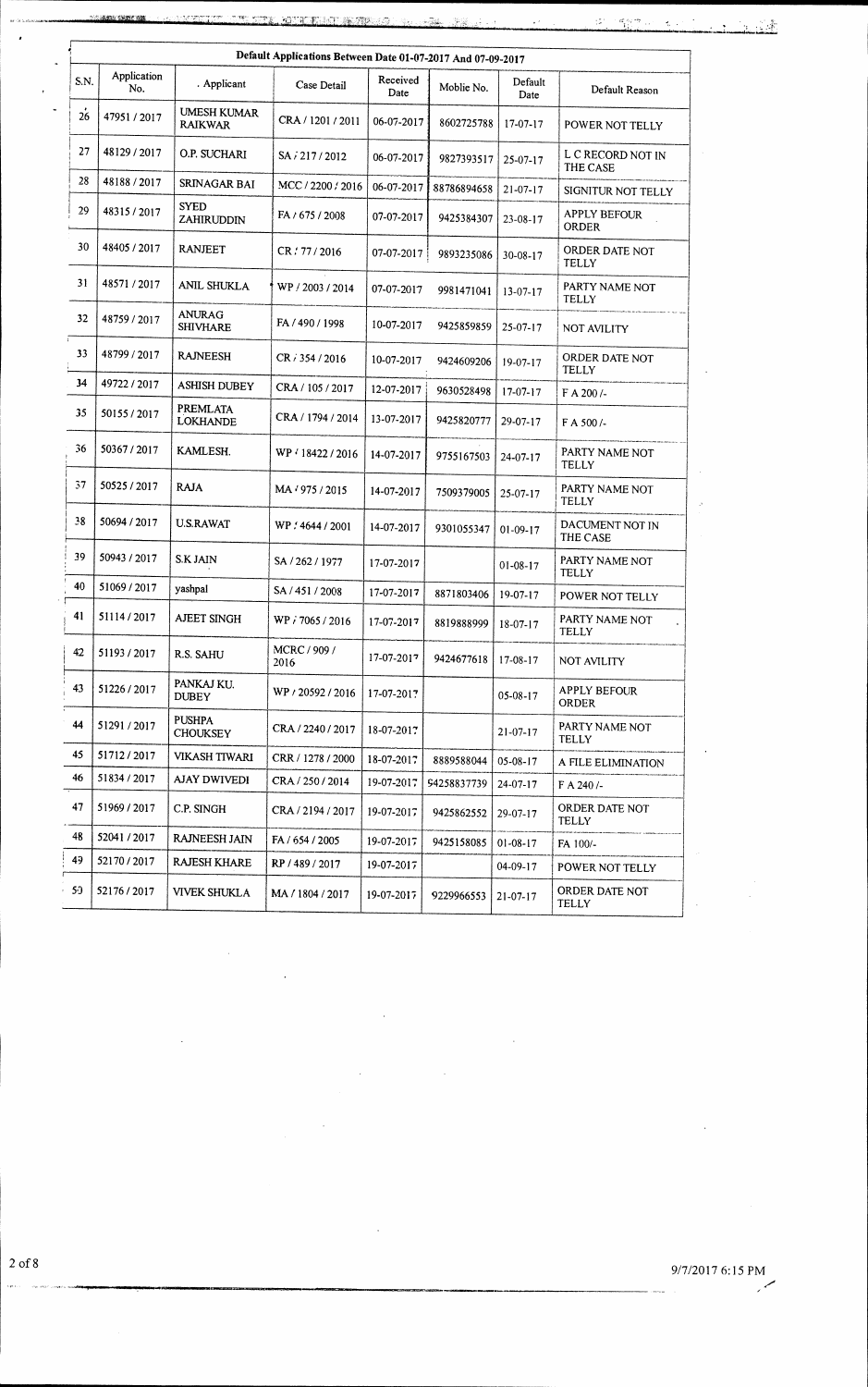$\mathbb{Z}$ 

|      | Default Applications Between Date 01-07-2017 And 07-09-2017 |                                   |                        |                   |             |                 |                                           |  |  |  |  |  |  |
|------|-------------------------------------------------------------|-----------------------------------|------------------------|-------------------|-------------|-----------------|-------------------------------------------|--|--|--|--|--|--|
| S.N. | Application<br>No.                                          | Applicant                         | Case Detail            | Received<br>Date  | Moblie No.  | Default<br>Date | Default Reason                            |  |  |  |  |  |  |
| 51   | 52279 / 2017                                                | <b>UMESH</b>                      | WP/10892/<br>2012      | 20-07-2017        | 9926549940  | 22-07-17        | <b>INCOMPLETED APP</b><br><b>LICATION</b> |  |  |  |  |  |  |
| 52   | 52307/2017                                                  | K.B.VISHWAKARMA                   | SA / 222 / 2013        | 20-07-2017        | 9977933348  | $25 - 07 - 17$  | F A 400/-                                 |  |  |  |  |  |  |
| 53   | 52384 / 2017                                                | SANJAY SAINI                      | MA / 2795 / 2013       | 20-07-2017        | 9826818729  | $28 - 07 - 17$  | FA 90/-                                   |  |  |  |  |  |  |
| 54   | 52481/2017                                                  | RAJKUMAR GUPTA                    | MCRC / 4491 /<br>2017  | 20-07-2017        | 7566122260  | $25-07-17$      | POWER NOT TELLY                           |  |  |  |  |  |  |
| 55   | 52608 / 2017                                                | P.K.MISHRA                        | AC / 37 / 2016         | 21-07-2017        | 9425756964  | $16-08-17$      | $FA$ 103/-                                |  |  |  |  |  |  |
| 56   | 52644 / 2017                                                | VIVEK<br><b>SHRIVASTAVA</b>       | MA / 1418 / 2010       | 21-07-2017        | 7693051950  | $08 - 08 - 17$  | <b>NOT AVILITY</b>                        |  |  |  |  |  |  |
| 57   | 52820 / 2017                                                | <b>U.S. RAWAT</b>                 | WP / 4644 / 2004       | 21-07-2017        | 9301055347  | $01 - 09 - 17$  | DACUMENT NOT IN<br>THE CASE               |  |  |  |  |  |  |
| 58   | 53007/2017                                                  | P.P.S. PARIHAR                    | WP/10311/<br>2017      | 21-07-2017        | 9424071004  | 25-07-17        | POWER NOT TELLY                           |  |  |  |  |  |  |
| 59   | 53041/2017                                                  | <b>BADRUDDIN</b><br>SHAKRU WALA   | WP / 1104 / 2000       | 22-07-2017        | 09926072959 | $04 - 08 - 17$  | FA 2000/-                                 |  |  |  |  |  |  |
| 60   | 53158 / 2017                                                | J.K. PILLAI                       | WP / 585 / 2017        | 22-07-2017        | 9826789041  | $09 - 08 - 17$  | PARTY NAME NOT<br>TELLY                   |  |  |  |  |  |  |
| -61  | 53236 / 2017                                                | P.K. SENGAR                       | WP / 16526 /<br>2013   | 24-07-2017        | 9993147019  | $26 - 07 - 17$  | F A 120/-                                 |  |  |  |  |  |  |
| 62   | 53242 / 2017                                                | <b>MANOJ MISHRA</b>               | MCP / 3144 /<br>2004   | 24-07-2017        | 9993809941  | $03 - 08 - 17$  | CASE NUMBER NOT<br>0K.                    |  |  |  |  |  |  |
| 63   | 53300 / 2017                                                | <b>BRINDAVAN</b><br><b>TIWARI</b> | WP / 1393 / 2015       | 24-07-2017        | 9424926193  | 27-07-17        | DACUMENT NOT IN<br>THE CASE               |  |  |  |  |  |  |
| 64   | 53427 / 2017                                                | S.I.QURESHI                       | MA / 1549 / 2010       | 24-07-2017        | 7049136005  | 28-07-17        | POWER NOT TELLY                           |  |  |  |  |  |  |
| 65   | 53452/2017                                                  | <b>ARUN PATEL</b>                 | WP / 1460 / 2013       | 24-07-2017        | 9669113815  | $08 - 08 - 17$  | PARTY NAME NOT<br>TELLY                   |  |  |  |  |  |  |
| 66   | 53690 / 2017                                                | <b>MANJEET</b>                    | WP / 11556 /<br>2016   | 25-07-2017        | 7389836500  | 29-07-17        | ORDER DATE NOT<br>TELLY                   |  |  |  |  |  |  |
| 67   | 53910/2017                                                  | <b>K.DHIMOLE</b>                  | WP / 1861 / 2017       | $-25 - 07 - 2017$ |             | 29-08-17        | <b>APPLY BEFOUR</b><br>ORDER              |  |  |  |  |  |  |
| 68   | 54237 / 2017                                                | R.K.PATEL                         | WP / 6331 / 2006       | 26-07-2017        | 9425829199  | 28-07-17        | ORDER DATE NOT<br>TELLY                   |  |  |  |  |  |  |
| 69   | 54436 / 2017                                                | ASHUTOSH TIWRAI                   | SA / 1215 / 2012       | 26-07-2017        |             | $01 - 08 - 17$  | F A 550/-                                 |  |  |  |  |  |  |
| 70   | 54506 / 2017                                                | PANKAJ SHARMA                     | WP / 10364 /<br>2011   | 26-07-2017        | 9981670820  | $02 - 08 - 17$  | ORDER DATE NOT<br><b>TELLY</b>            |  |  |  |  |  |  |
| 71   | 54531 / 2017                                                | SUNIL KUMAR                       | MA / 585 / 2017        | 26-07-2017        | 9329604485  | 23-08-17        | ORDER DATE NOT<br>TELLY                   |  |  |  |  |  |  |
| 72   | 54704 / 2017                                                | A.B. TIWARI                       | MCRC / 12212 /<br>2017 | 27-07-2017        |             | $24 - 08 - 17$  | F A 10C /-                                |  |  |  |  |  |  |
| 73   | 54765 / 2017                                                | NITESH                            | WP / 18712 /<br>2010   | 27-07-2017        | 9993369809  | $28-07-17$      | F A 20C/-                                 |  |  |  |  |  |  |
| 74   | 54857 / 2017                                                | ANURAG SAHU                       | CRA / 2128 /<br>2016   | 27-07-2017        | 9301393803  | $09 - 08 - 17$  | POWER NOT TELLY                           |  |  |  |  |  |  |
| 75   | 54988 / 2017                                                | MOHINI TIWARI                     | CRR / 831 / 1997       | 28-07-2017        | 9329678282  | $05-08-17$      | A FILE ELIMINATION                        |  |  |  |  |  |  |

3 of 8

 $\cdot$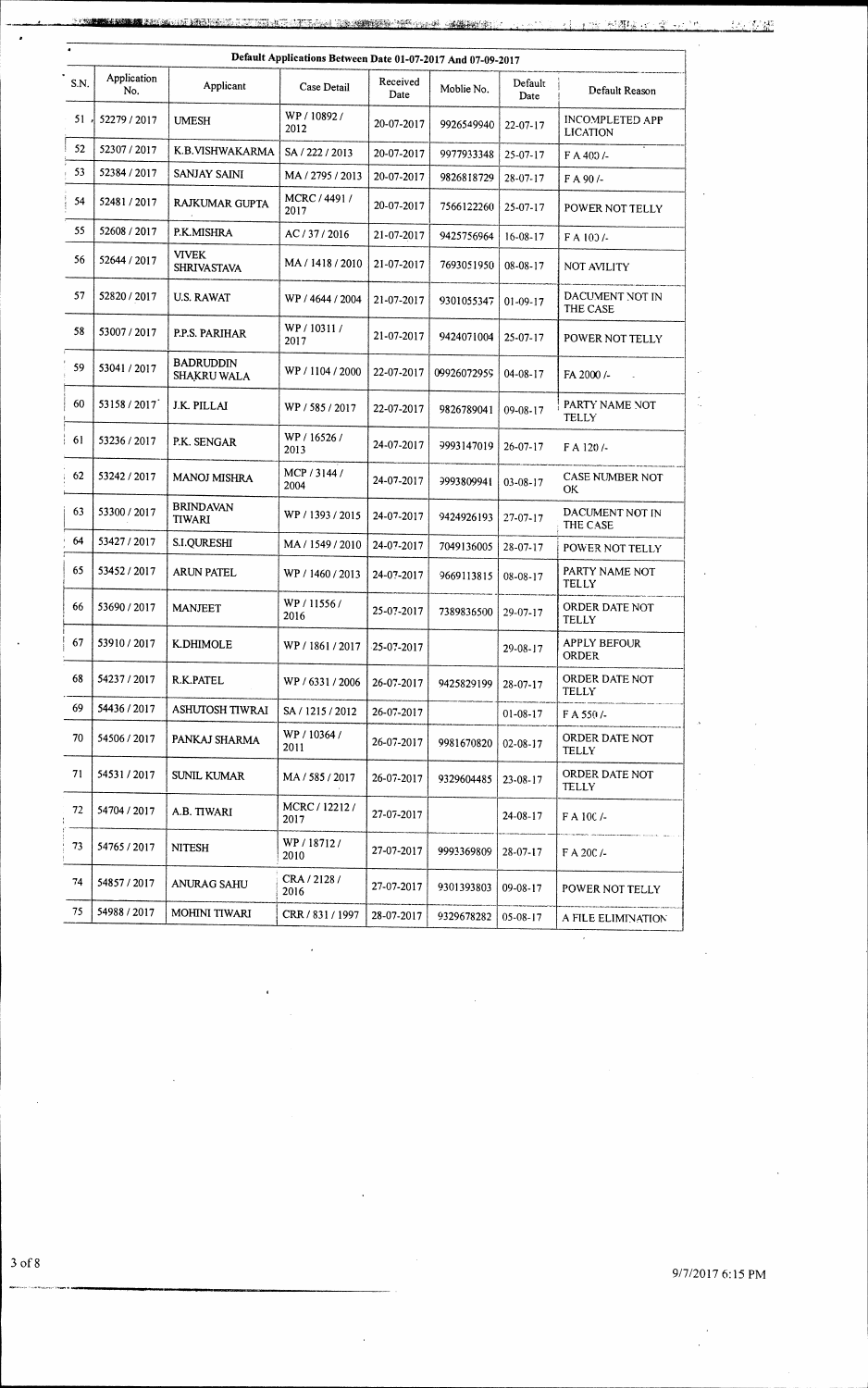| Default Applications Between Date 01-07-2017 And 07-09-2017 |                    |                                      |                        |                                      |                       |                 |                                  |  |  |  |  |  |
|-------------------------------------------------------------|--------------------|--------------------------------------|------------------------|--------------------------------------|-----------------------|-----------------|----------------------------------|--|--|--|--|--|
| S.N.                                                        | Application<br>No. | Applicant                            | Case Detail            | Received<br>Date                     | Moblie No.            | Default<br>Date | Default Reason                   |  |  |  |  |  |
| 76                                                          | 55146 / 2017       | A.P. SINGH                           | WP/213/2017            | 28-07-2017                           | 8103324528            | $17 - 08 - 17$  | FA 160/-                         |  |  |  |  |  |
| 77                                                          | 55317/2017         | <b>AJAY PATEL</b>                    | MCRC / 18734 /<br>2016 | 28-07-2017<br>7692025555<br>08-08-17 |                       |                 | SIGNATURE NOT<br><b>MATCHING</b> |  |  |  |  |  |
| 78                                                          | 55526 / 2017       | S.B.CHOUDHARY                        | SA ! 1659 / 2008       | 31-07-2017                           | 9926350040            | $05-08-17$      | L C RECORD NOT IN<br>THE CASE    |  |  |  |  |  |
| 79                                                          | 55564 / 2017       | <b>PRADEEP</b>                       | CRA / 517 / 2016       | 31-07-2017                           | 8815082604            | $05-08-17$      | POWER NOT TELLY                  |  |  |  |  |  |
| 80                                                          | 55619 / 2017       | rajkumar                             | MCRC / 12143 /<br>2017 | 31-07-2017                           | 9575605414            | $01 - 08 - 17$  | PARTY NAME NOT<br><b>TELLY</b>   |  |  |  |  |  |
| 31                                                          | 55711/2017         | <b>VIVEK</b><br><b>SHRIVASTAVA</b>   | CEA / 4 / 2016         | 31-07-2017                           | 7693051950            | 08-08-17        | NOT AVILITY                      |  |  |  |  |  |
| 32                                                          | 56438 / 2017       | <b>SURENDRA</b>                      | WP / 21481 / 2013      | 02-08-2017                           | 9039580235            | 05-09-17        | APPLY BEFOUR ORDER               |  |  |  |  |  |
| 33                                                          | 56503 / 2017       | <b>ANAND</b><br><b>KUSHWAHA</b>      | CRA / 54 / 2015        | 02-08-2017                           | 9713746484            | $05-08-17$      | $FA$ 130/-                       |  |  |  |  |  |
| 34                                                          | 56764 / 2017       | <b>S.S.RAJPUT</b>                    | WA / 615 / 2017        | 02-08-2017                           | 9827118072            | $04 - 08 - 17$  | F A 120/-                        |  |  |  |  |  |
| 85                                                          | 56778 / 2017       | PRADEEP VERMA                        | SA / 1010 / 2011       | 02-08-2017                           | 9424678987            | $09 - 08 - 17$  | L C RECORD NOT IN<br>THE CASE    |  |  |  |  |  |
| 86                                                          | 56836 / 2017       | <b>AJAY MISHRA</b>                   | FA / 623 / 2007        | 02-08-2017                           | 9425356888            | $09-08-17$      | FA 400/-                         |  |  |  |  |  |
| 87                                                          | 56837/2017         | K.L. GUPTA                           | MCC / 345 / 1985       | 02-08-2017                           | 9827069668            | $04 - 08 - 17$  | PARTY NAME NOT<br><b>TELLY</b>   |  |  |  |  |  |
| 88                                                          | 56842 / 2017       | <b>SAVITA</b><br><b>CHOUDHARY</b>    | CRA / 2078 / 2015      | 02-08-2017                           | 9926870272            | $16 - 08 - 17$  | $FA$ 150/-                       |  |  |  |  |  |
| 89                                                          | 56904 / 2017       | K.K.MISHRA.                          | CRA / 2593 / 2017      | 02-08-2017                           | 9826193109            | 21-08-17        | ORDER DATE NOT<br><b>TELLY</b>   |  |  |  |  |  |
| 90                                                          | 56921/2017         | D.N.SINGH                            | MCRC / 10677 /<br>2017 | 02-08-2017                           | 9302101962            | $03 - 08 - 17$  | PARTY NAME NOT<br>TELLY          |  |  |  |  |  |
| 91                                                          | 57016/2017         | <b>VIVEK</b><br><b>SHRIVASTAVA</b>   | CRA / 2111 / 2007      | 03-08-2017                           | 7693051950            | $05-08-17$      | <b>NOT AVILITY</b>               |  |  |  |  |  |
| 92                                                          | 57130/2017         | <b>SUNIL BATRA</b>                   | WP / 3665 / 2004       | 03-08-2017                           | 9993204309            | $05-08-17$      | F A 2000/-                       |  |  |  |  |  |
| 93                                                          | 57188 / 2017       | <b>GAJENDRA</b>                      | MCRC / 12663 /<br>2017 | 03-08-2017                           |                       | $09 - 08 - 17$  | ORDER DATE NOT<br>TELLY          |  |  |  |  |  |
| 94                                                          | 57192 / 2017       | <b>GAJENDRA</b><br><b>KUMAR</b>      | WP: 8160/2017          |                                      | 03-03-2017 9300279735 | $11 - 08 - 17$  | F A 360/-                        |  |  |  |  |  |
| 95                                                          | 57237/2017         | <b>ASHISH RAJAK</b>                  | SA / 372 / 2005        | 03-08-2017                           | 7566125108            | $23 - 08 - 17$  | F A 500/-                        |  |  |  |  |  |
| 96                                                          | 57442 / 2017       | AJAY PAL SINGH                       | AC / 67 / 2016         | 04-08-2017 9229132987                |                       | $16 - 08 - 17$  | APPLY BEFOUR ORDER               |  |  |  |  |  |
| 57                                                          | 57480 / 2017       | <b>SUMANT CHROTE</b>                 | CR / 353 / 2017        | 04-08-2017                           |                       | $10 - 08 - 17$  | ORDER DATE NOT<br>TELLY          |  |  |  |  |  |
| 98                                                          | 57510/2017         | PHOOL CHAND<br>KOL                   | SA / 841 / 2015        |                                      | 04-08-2017 9224357649 | $09-08-17$      | SIGNITUR NOT TELLY               |  |  |  |  |  |
| 99                                                          | 57522 / 2017       | <b>CHANDRA</b><br><b>MOHAN GUPTA</b> | FA / 178 / 2017        | 04-08-2017                           | 9407268710            | 09-08-17        | FA 400/-                         |  |  |  |  |  |
| 100                                                         | 57538 / 2017       | <b>SANDEEP</b><br><b>SHUKLA</b>      | WP / 4015 / 2017       | 04-08-2017                           | 8109257146            | $10-08-17$      | CASE NUMBER NOT OK               |  |  |  |  |  |

 $\bar{\lambda}$ 

**BUSEAU** 

VE SIRE

**• THE RESERVE TO A 197 PERSONAL PROPERTY OF A 197 PERSONAL PROPERTY OF A 200 PERSONAL PROPERTY OF A** 

 $\bar{\textbf{z}}$ 

9/7/2017 6:15 PM •

 $\sim 10^6$ 

4

 $\cdot$ 

 $2\mathbb{Z}$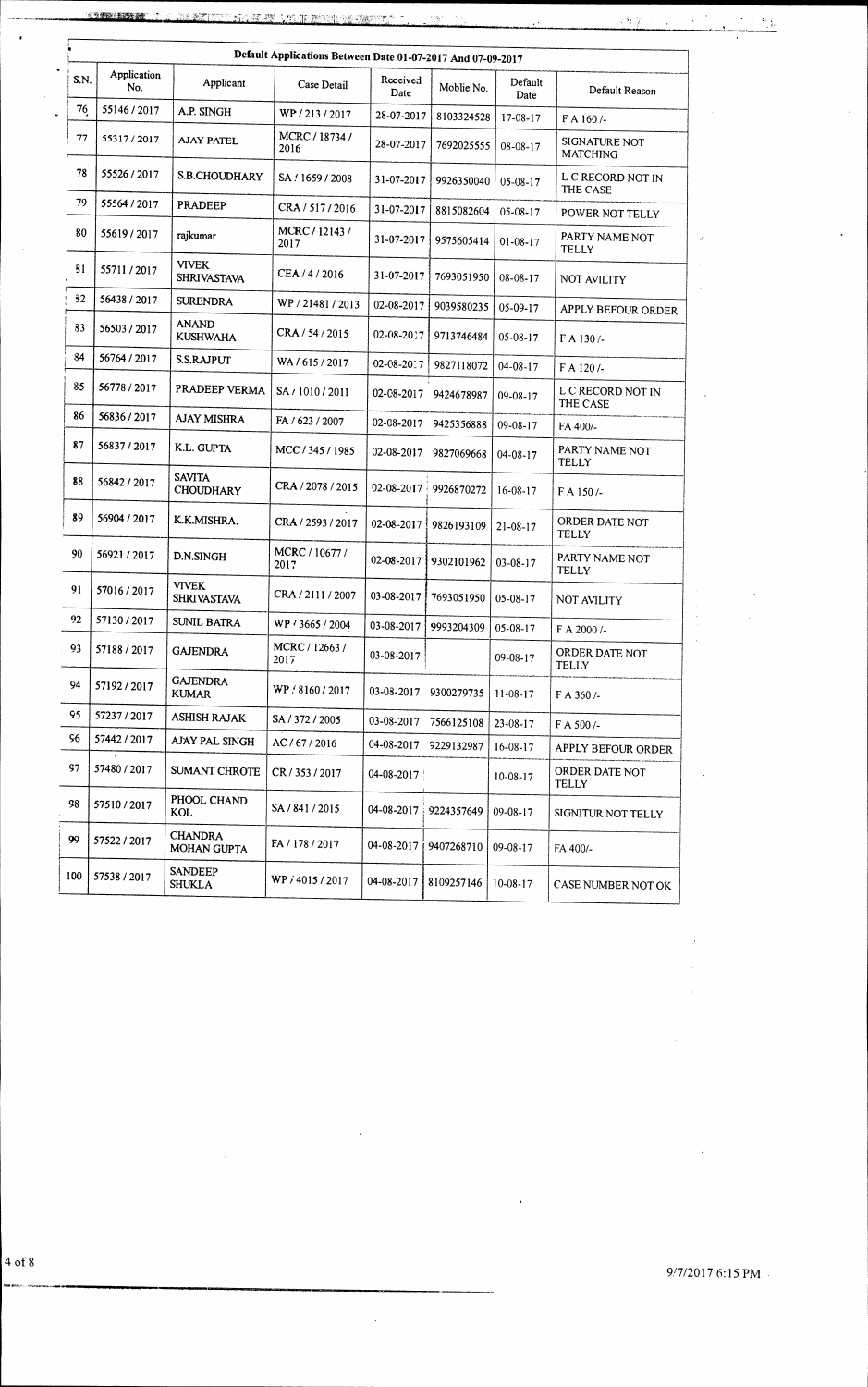$\ddot{\phantom{1}}$ 

 $\frac{1}{2}$ 

 $\hat{\mathcal{E}}$  $\mathcal{L}$ 

> $\hat{\beta}$  $\overline{\phantom{a}}$

|        |                    |                                     | Default Applications Between Date 01-07-2017 And 07-09-2017 |                  |             |                 |                                |
|--------|--------------------|-------------------------------------|-------------------------------------------------------------|------------------|-------------|-----------------|--------------------------------|
| S.N.   | Application<br>No. | Applicant                           | Case Detail                                                 | Received<br>Date | Moblie No.  | Default<br>Date | Default Reason                 |
| $-101$ | 2017 / 57542       | <b>SANJEEV</b><br><b>CHANSORIYA</b> | WP / 9432 / 2016                                            | 04-08-2017       | 8878847728  | $11-08-7$       | F A 260/-                      |
| 102    | 57570/2017         | <b>GANESH</b><br>AGRAWAL            | SA / 513 / 2005                                             | 05-08-2017       |             | $11-08-7$       | POWER NOT TELLY                |
| 103    | 57947 / 2017       | SHYAM NARAYAN<br><b>YADAV</b>       | WP / 2238 / 2013                                            | 09-08-2017       | 09893781818 | $10-08-17$      | PARTY NAME NOT<br><b>TELLY</b> |
| 104    | 58048 / 2017       | <b>MANOJ</b>                        | CRA / 1490 / 2009                                           | 09-08-2017       | 9907454617  | $16-08-7$       | F A 300/-                      |
| 105    | 58184/2017         | A.K.CHOUBEY                         | MCRC / 2572 /<br>2017                                       | 09-08-2017       | 9893208719  | $18 - 08 - 7$   | PARTY NAME NOT<br><b>TELLY</b> |
| 106    | 58611/2017         | <b>J.K.JAIN</b>                     | CRA / 357 / 2014                                            | 10-08-2017       | 9424716918  | $17-08-17$      | ORDER DATE NOT<br><b>TELLY</b> |
| 107    | 58677/2017         | SONU DUBEY                          | MCRC / 8582 /<br>2017                                       | 10-08-2017       | 8817732725  | $18 - 08 - 17$  | PARTY NAME NOT<br>TELLY        |
| 108    | 58714 / 2017       | <b>RAJ KUMAR</b><br><b>TIWARI</b>   | CONC / 865 /<br>2017                                        | 10-08-2017       | 7389264316  | $04 - 09 - 17$  | SIGNITUR NOT TELLY             |
| 109    | 58718 / 2017       | <b>VIJAY</b><br><b>SHRIVASTAVA</b>  | MCRC / 19909 /<br>2014                                      | 10-08-2017       | 9301504927  | $21 - 08 - 17$  | POWER NOT TELLY                |
| 110    | 58758 / 2017       | O.P. DWIVEDI                        | SA / 842 / 2001                                             | 10-08-2017       | 9429708296  | $22 - 08 - 17$  | L C RECORD NOT IN<br>THE CASE  |
| 111    | 58940 / 2017       | A.ACHARYA                           | WP / 13073 / 2015                                           | 11-08-2017       |             | $17-08-17$      | F A 150/-                      |
| 112    | 58941 / 2017       | A.ACHARYA                           | MCRC / 3747 /<br>2017                                       | 11-08-2017       |             | $17 - 08 - 17$  | F A 100/-                      |
| 113    | 59173 / 2017       | <b>J.K.JAIN</b>                     | CRR / 2221 / 2016                                           | 11-08-2017       | 9424716918  | $06-09-17$      | <b>APPLY BEFOUR</b><br>ORDER   |
| 114    | 59199 / 2017       | RAJNI KHATWANI                      | FA / 444 / 1996                                             | 11-08-2017       | 8827027666  | $28 - 08 - 17$  | SIGNITUR NOT TELLY             |
| 115    | 59246 / 2017       | R.C.PATEL                           | MCRC / 1099 /<br>2016                                       | 11-08-2017       | 9424956892  | $18-08-17$      | PARTY NAME NOT<br><b>TELLY</b> |
| 116    | 59248 / 2017       | R.C.PATEL                           | WP / 3188 / 2015                                            | 11-08-2017       | 9424956892  | $21 - 08 - 17$  | PARTY NAME NOT<br>TELLY        |
| 117    | 59249 / 2017       | A.K. LODHI                          | MCRC / 7720 /<br>2011                                       | 11-08-2017       | 9827750436  | $21 - 08 - 17$  | $FA 80/-$                      |
| 118    | 59473 / 2017       | <b>AMIT STHAPAK</b>                 | CRA / 1978 / 2015                                           | 16-08-2017       | 9826123165  | $17 - 08 - 17$  | F A 120 /-                     |
| 119    | 59535 / 2017       | vinrendra kewat                     | FA / 488 / 2017                                             | 16-08-2017       |             | $17-08-17$      | POWER NOT TELLY                |
| 120    | 59637 / 2017       | P.<br>DHARMADHIKARI                 | FA / 451 / 2010                                             | 16-08-2017       | 9713951648  | 28-08-17        | POWER NOT TELLY                |
| 121    | 59861/2017         | RAJU                                | WP / 17722 / 2013                                           | 17-08-2017       | 7869283007  | $21 - 08 - 17$  | PARTY NAME NOT<br>TELLY        |
| 122    | 60117/2017         | R.K. JAIN                           | MCRC / 13385 /<br>2017                                      | 17-08-2017       | 9425160363  | $28 - 08 - 17$  | <b>APPLY BEFOUR</b><br>ORDER   |
| 123    | 60127/2017         | SADEEP NAMDEO                       | CRR / 2522 / 2016                                           | 17-08-2017       |             | $06 - 09 - 17$  | $F A 400$ $\sim$               |
| 124    | 60174/2017         | <b>ASHISH PATEL</b>                 | CRA / 1280 / 2011                                           | 17-08-2017       | 9977520400  | 05-09-17        | F A 300 :-                     |
| 125    | 60306 / 2017       | <b>ARVIND CHAWLA</b>                | MA / 1940 / 2017                                            | 18-08-2017       | 9827090818  | $31 - 08 - 17$  | ORDER DATE NOT<br>TELLY        |

5 of 8 9/7/2017 6:15 PM

 $\overline{a}$ 

 $\bar{z}$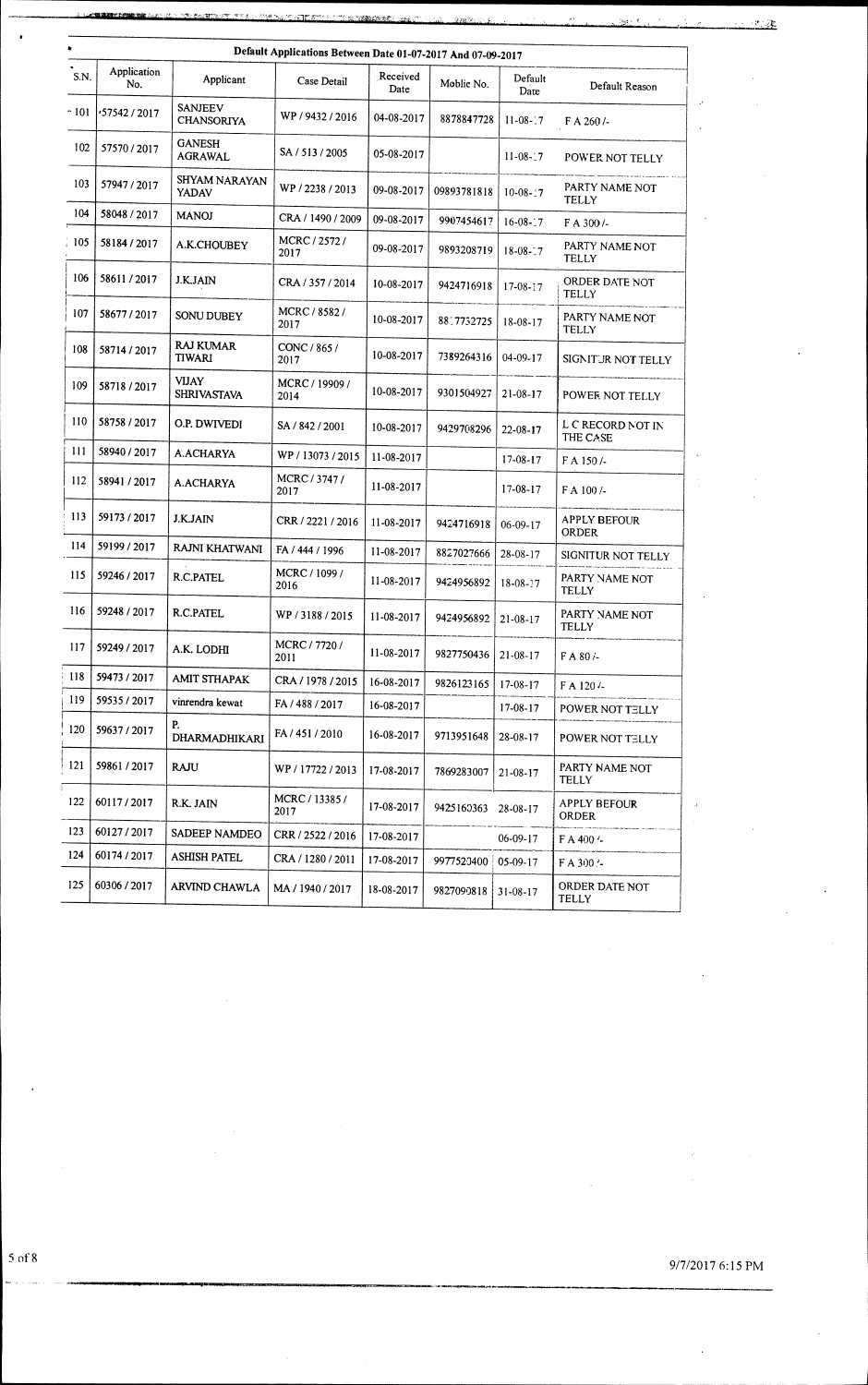|       |                    |                                     |                        |                  |                       | Default Applications Between Date 01-07-2017 And 07-09-2017 |                                |  |  |  |  |  |  |  |  |  |  |  |  |
|-------|--------------------|-------------------------------------|------------------------|------------------|-----------------------|-------------------------------------------------------------|--------------------------------|--|--|--|--|--|--|--|--|--|--|--|--|
| S.N.  | Application<br>No. | Applicant                           | Case Detail            | Received<br>Date | Moblie No.            | Default<br>Date                                             | Default Reason                 |  |  |  |  |  |  |  |  |  |  |  |  |
| 126   | 60634 / 2017       | G.S.DWIVEDI                         | WP / 2377 / 2003       | 18-08-2017       |                       | 23-08-17                                                    | PARTY NAME NOT<br>TELLY        |  |  |  |  |  |  |  |  |  |  |  |  |
| 127   | 60811/2017         | <b>RANJANA</b>                      | CRA / 1874 / 2017      | 21-08-2017       |                       | $23 - 08 - 17$                                              | POWER NOT TELLY                |  |  |  |  |  |  |  |  |  |  |  |  |
| 128   | 61098 / 2017       | <b>VIVEK</b><br><b>SHRIVASTAVA</b>  | MA / 2174 / 2014       | 21-08-2017       | 7693051950            | $29 - 08 - 17$                                              | NOT AVILITY                    |  |  |  |  |  |  |  |  |  |  |  |  |
| 129   | 61239 / 2017       | SANDEEP BARI                        | FA / 468 / 2014        | 21-08-2017       | 9425325493            | $26 - 08 - 17$                                              | FA 440/-                       |  |  |  |  |  |  |  |  |  |  |  |  |
| 130   | 61255 / 2017       | <b>VIVEK</b><br><b>SHRIVASTAVA</b>  | MA / 1927 / 2011       | 21-08-2017       | 7693051950            | 29-08-17                                                    | NOT AVILITY                    |  |  |  |  |  |  |  |  |  |  |  |  |
| 131   | 61259 / 2017       | <b>VIVEK</b><br><b>SHRIVASTAVA</b>  | AC: 2/2016             | 21-08-2017       | 7693051950            | 22-08-17                                                    | <b>NOT AVILITY</b>             |  |  |  |  |  |  |  |  |  |  |  |  |
| 132   | 61419/2017         | <b>B.JAIN</b>                       | FA / 204 / 1998        | 22-08-2017       |                       | 29-08-17                                                    | POWER NOT TELLY                |  |  |  |  |  |  |  |  |  |  |  |  |
| 133   | 61541/2017         | <b>RAJNEESH</b>                     | MCC / 1434 / 2017      | 22-08-2017       | 9424609206            | $28 - 08 - 17$                                              | PARTY NAME NOT<br>TELLY        |  |  |  |  |  |  |  |  |  |  |  |  |
| 134   | 61604 / 2017       | <b>SHYAM</b><br>VISHWAKARMA         | WP / 19375 / 2016      | 22-08-2017       | 9420308352            | $28 - 08 - 17$                                              | ORDER DATE NOT<br><b>TELLY</b> |  |  |  |  |  |  |  |  |  |  |  |  |
| 135   | 61744 / 2017       | GAYATRI<br><b>LADHIYA</b>           | MA/581/2014            | 22-08-2017       | 9425156362            | $28 - 08 - 17$                                              | POWER NOT TELLY                |  |  |  |  |  |  |  |  |  |  |  |  |
| 136   | 61804 / 2017       | KU. SARSWATI<br><b>BADGAIYA</b>     | FA / 675 / 2008        | 22-08-2017       | 8959326922            | $28 - 08 - 17$                                              | FA 130/-                       |  |  |  |  |  |  |  |  |  |  |  |  |
| 137   | 61899 / 2017       | <b>PANDEY</b>                       | CRA / 2121 / 2017      | 23-08-2017       | 9425861308            | 29-08-17                                                    | $F A 400 / -$                  |  |  |  |  |  |  |  |  |  |  |  |  |
| 138   | 61922 / 2017       | SADHNA TIWARI                       | CRA / 3140 / 2014      |                  | 23-08-2017 9301147095 | $01 - 09 - 17$                                              | L C RECORD NOT IN<br>THE CASE  |  |  |  |  |  |  |  |  |  |  |  |  |
| 139   | 62016 / 2017       | <b>MANISH</b><br><b>SHRIVASTAVA</b> | MCRC / 10878 /<br>2017 | 23-08-2017       | 9826120908            | 29-08-17                                                    | APPLY BEFOUR ORDER             |  |  |  |  |  |  |  |  |  |  |  |  |
| 140   | 62040 / 2017       | DEEPAK PANDEY                       | WP: 21186 / 2015       | 23-08-2017       |                       | 28-08-17                                                    | F A 300/-                      |  |  |  |  |  |  |  |  |  |  |  |  |
| 141   | 62059/2017         | <b>REWA RAM SAHU</b>                | SA / 2115 / 2005       |                  | 23-08-2017 9907266744 | 24-08-17                                                    | SIGNITUR NOT TELLY             |  |  |  |  |  |  |  |  |  |  |  |  |
| 142   | 62149 / 2017       | PRADEEP<br>NAVERIYA                 | CRA / 3067 / 2017      |                  | 23-08-2017 9826154174 | $06-09-17$                                                  | ORDER DATE NOT<br><b>TELLY</b> |  |  |  |  |  |  |  |  |  |  |  |  |
| : 143 | 62235 / 2017       | SMITA KEHARI                        | CRA / 1671 / 2016      | 23-08-2017       |                       | 05-09-17                                                    | REQUARMENT NOT<br><b>CLEAR</b> |  |  |  |  |  |  |  |  |  |  |  |  |
| i 144 | 62237/2017         | S.PATEL.                            | CRA / 1601 / 2013      | 23-08-2017       | 9977686468            | $01 - 09 - 17$                                              | POWER NOT TELLY                |  |  |  |  |  |  |  |  |  |  |  |  |
| 145   | 62280 / 2017       | KAMLESH.                            | AC/2/2016              | 23-08-2017       | 9755167503            | $04 - 09 - 17$                                              | F A 100/-                      |  |  |  |  |  |  |  |  |  |  |  |  |
| 146   | 62295 / 2017       | <b>ANKUR MISHRA</b>                 | MCRC / 5176 /<br>2016  | 23-08-2017       | 9425543730            | $01-09-17$                                                  | F A 350/-                      |  |  |  |  |  |  |  |  |  |  |  |  |
| 147   | 62302 / 2017       | SUDHIR KUMAR<br>TIWARI              | CRA / 1062 / 2016      | 23-08-2017       | 9827375687            | $01 - 09 - 17$                                              | ORDER DATE NOT<br>TELLY        |  |  |  |  |  |  |  |  |  |  |  |  |
| 148   | 62446 / 2017       | R. PATEL                            | MCRC / 17190 /<br>2016 | 24-08-2017       | 8109789828            | $29-08-17$                                                  | DACUMENT NOT IN<br>THE CASE    |  |  |  |  |  |  |  |  |  |  |  |  |
| 149   | 62538 / 2017       | SHIVA SINGH                         | MCRC / 12089 /<br>2016 | 24-08-2017       | 7828603562            | $31 - 08 - 17$                                              | APPLY BEFOUR ORDER             |  |  |  |  |  |  |  |  |  |  |  |  |
| 150   | 62672/2017         | <b>AVADHESH</b>                     | SA / 221 / 2017        | 24-08-2017       | 9200822310            | 29-08-17                                                    | ORDER DATE NOT<br>TELLY        |  |  |  |  |  |  |  |  |  |  |  |  |
|       |                    |                                     |                        |                  |                       |                                                             |                                |  |  |  |  |  |  |  |  |  |  |  |  |

 $\mathcal{L}$ 

.<br>List

 $\bar{\gamma}$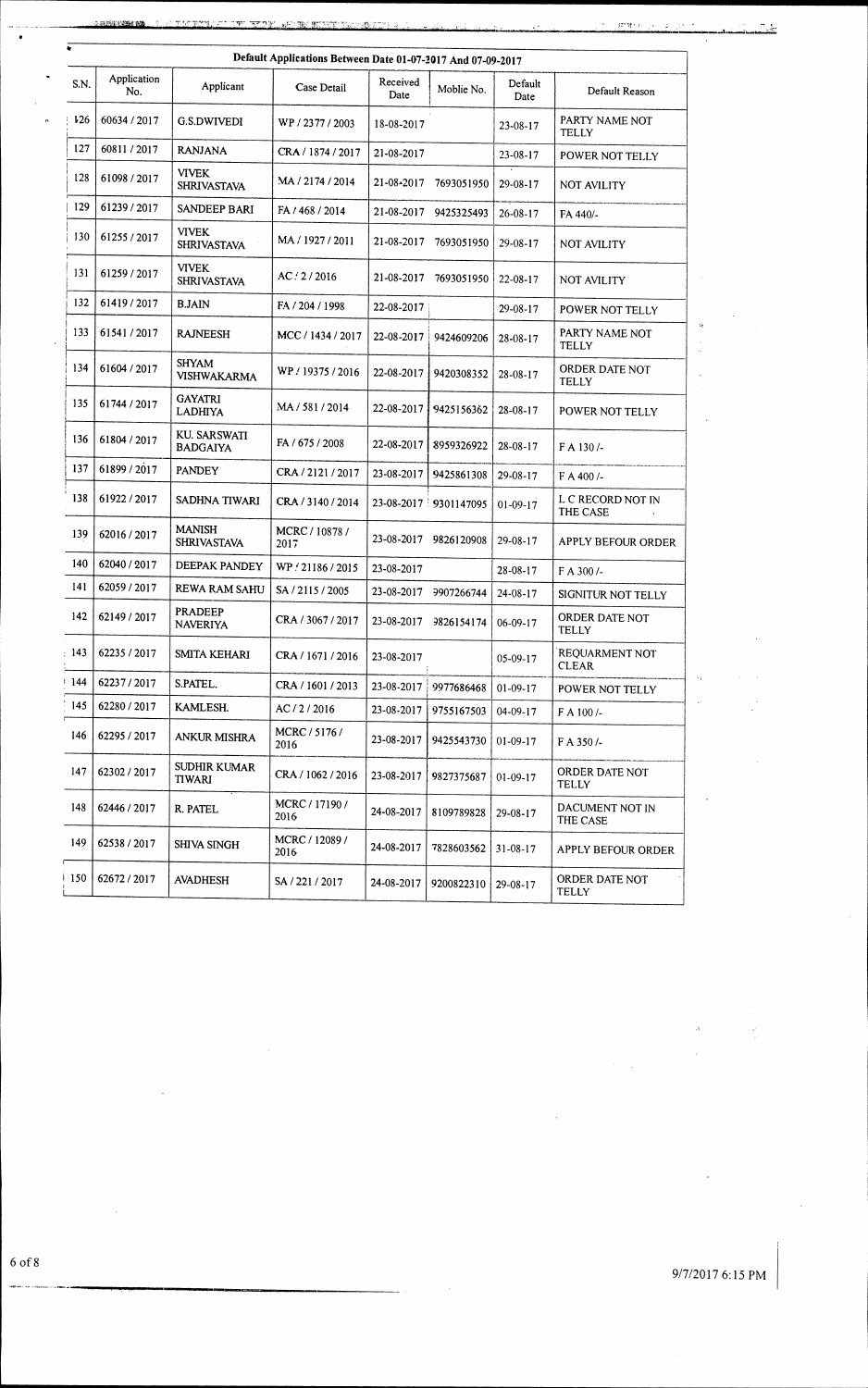|                 |                    |                                     | Default Applications Between Date 01-07-2017 And 07-09-2017 |                  |                       |                 |                                |  |
|-----------------|--------------------|-------------------------------------|-------------------------------------------------------------|------------------|-----------------------|-----------------|--------------------------------|--|
| S.N.            | Application<br>No. | Applicant                           | Case Detail                                                 | Received<br>Date | Moblie No.            | Default<br>Date | Default Reason                 |  |
| 151             | 62673 / 2017       | <b>AVADHESH</b>                     | SA / 220 / 2017                                             | 24-08-2017       | 9200822310            | 29-08-17        | ORDER DATE NOT<br>TELLY        |  |
| 152             | 62730 / 2017       | <b>MAHESH SINGH</b>                 | FA / 651 / 2015                                             | 24-08-2017       | 9406785660            | $04 - 09 - 17$  | FA 350/-                       |  |
| 153             | 62923 / 2017       | <b>R.S.KUSHWAHA</b>                 | WA / 100 / 2017                                             | 28-08-2017       | 9827074428            | 07-09-17        | FA 80/-                        |  |
| 154             | 62988 / 2017       | <b>VANDANA</b><br><b>RAMTEKE</b>    | CRA / 2626 / 2016                                           | 28-08-2017       | 8085623409   05-09-17 |                 | F A 200/-                      |  |
| 155             | 63006 / 2017       | HARI                                | SA / 210 / 2002                                             | 28-08-2017       | 9229485381 07-09-17   |                 | POWER NOT TELLY                |  |
| 156             | 63080 / 2017       | <b>RAJESH</b><br><b>KUSHWAHA</b>    | MA / 297 / 2017                                             | 28-03-2017       | 9997730677            | $04 - 09 - 17$  | FA 1550/-                      |  |
| 157             | 63102/2017         | <b>SHEKH BASEEM</b>                 | WP / 12036 / 2017                                           | 28-08-2017       | 9926444484            | $30 - 08 - 17$  | F A 1000/-                     |  |
| 158             | 63323 / 2017       | <b>SUDAMA PRASAD</b><br><b>GAUR</b> | SA / 289 / 2005                                             | 29-08-2017       | 8982305010            | $04 - 09 - 17$  | SIGNITUR NOT TELLY             |  |
| 159             | 63332/2017         | KAMLA BAI.                          | SA / 244 / 2017                                             | 29-08-2017       | 8827141467            | $04 - 09 - 17$  | REQUARMENT NOT<br><b>CLEAR</b> |  |
| 160             | 63364 / 2017       | A.B.SAHU                            | CRA / 500 / 2013                                            | 29-08-2017       | 9229948372            | 06-09-17        | DACUMENT NOT IN<br>THE CASE    |  |
| 161             | 63400 / 2017       | VIVEK<br><b>SHRIVASTAVA</b>         | MA / 530 / 2014                                             | 29-08-2017       | 7693051950            | 05-09-17        | NOT AVILITY                    |  |
| $\frac{162}{ }$ | 63408 / 2017       | <b>VIVEK</b><br><b>SHRIVASTAVA</b>  | MA / 599 / 2012                                             | 29-08-2017       | 7693051950            | $05-09-17$      | NOT AVILITY                    |  |
| 163             | 63410/2017         | <b>VIVEK</b><br><b>SHRIVASTAVA</b>  | MA / 4796 / 2011                                            | 29-08-2017       | 7693051950            | $05-09-17$      | <b>NOT AVILITY</b>             |  |
| 164             | 63439 / 2017       | V.C.RAI                             | MCRC / 12105 /<br>2017                                      | 29-08-2017       | 9331635741            | $07-09-17$      | PARTY NAME NOT<br><b>TELLY</b> |  |
| 165             | 63456 / 2017       | <b>OMPRAKASH</b><br><b>TIWARI</b>   | SA / 513 / 2005                                             | 29-08-2017       | 9301126961            | 04-09-17        | F A 100/-                      |  |
| 166             | 63471 / 2017       | ASHISH JAIN                         | MCRC / 1964 /<br>2017                                       | 29-08-2017       | 7869641155            | 30-08-17        | PARTY NAME NOT<br>TELLY        |  |
| 167             | 63609 / 2017       | <b>MADHU SONKAR</b>                 | WP / 3520 / 2007                                            | 29-08-2017       | 74 5748675            | $31 - 08 - 17$  | F A 300/-                      |  |
| 168             | 63775 / 2017       | KAMLESH.                            | WP / 3934 / 2017                                            | 30-08-2017       | 9755167503            | $31 - 08 - 17$  | PARTY NAME NOT<br>TELLY        |  |
| 169             | 63802 / 2017       | <b>B.K.SHUKLA</b>                   | SA / 1204 / 2004                                            | 30-08-2017       | 8871399628            | $05-09-17$      | REQUARMENT NOT<br><b>CLEAR</b> |  |
| 170             | 63865 / 2017       | RAVI M.K.VYAS                       | MCRC / 10274 /<br>2016                                      | 30-08-2017       | 9981836838            | 07-09-17        | F A 650/-                      |  |
| 171             | 64040 / 2017       | mithlesh                            | CRA / 2404 / 2011                                           | 30-08-2017       |                       | $05-09-17$      | FA 60/-                        |  |
| 172             | 64045 / 2017       | P.K.NAMDEO                          | SA / 365 / 2011                                             | 30-08-2017       | 9827201756            | 04-09-17        | POWER NOT TELLY                |  |
| 173             | 64280 / 2017       | M.K.<br><b>VISHWAKARMA</b>          | WP / 1002 / 2017                                            | 31-08-2017       |                       | $06 - 09 - 17$  | PARTY NAME NOT<br>TELLY        |  |
| 174             | 64301 / 2017       | PANKAJ SHARMA                       | SA / 960 / 2016                                             | 31-08-2017       | 9531670820            | $05-09-17$      | POWER NOT TELLY                |  |
| 175             | 64405 / 2017       | S.N.VERMA                           | SA / 1023 / 2004                                            | 31-08-2017       | 8821089097            | $01-09-17$      | POWER NOT TELLY                |  |

 $\label{eq:2.1} \frac{1}{\sqrt{2}}\sum_{i=1}^n\frac{1}{\sqrt{2}}\sum_{i=1}^n\frac{1}{\sqrt{2}}\sum_{i=1}^n\frac{1}{\sqrt{2}}\sum_{i=1}^n\frac{1}{\sqrt{2}}\sum_{i=1}^n\frac{1}{\sqrt{2}}\sum_{i=1}^n\frac{1}{\sqrt{2}}\sum_{i=1}^n\frac{1}{\sqrt{2}}\sum_{i=1}^n\frac{1}{\sqrt{2}}\sum_{i=1}^n\frac{1}{\sqrt{2}}\sum_{i=1}^n\frac{1}{\sqrt{2}}\sum_{i=1}^n\frac$ 

7 of 8 9/7/2017 6:15 PN

 $\hat{\mathcal{A}}$ 

 $\begin{array}{c} \mathbf{1} & \mathbf{1} \\ \mathbf{0} & \mathbf{0} \end{array}$